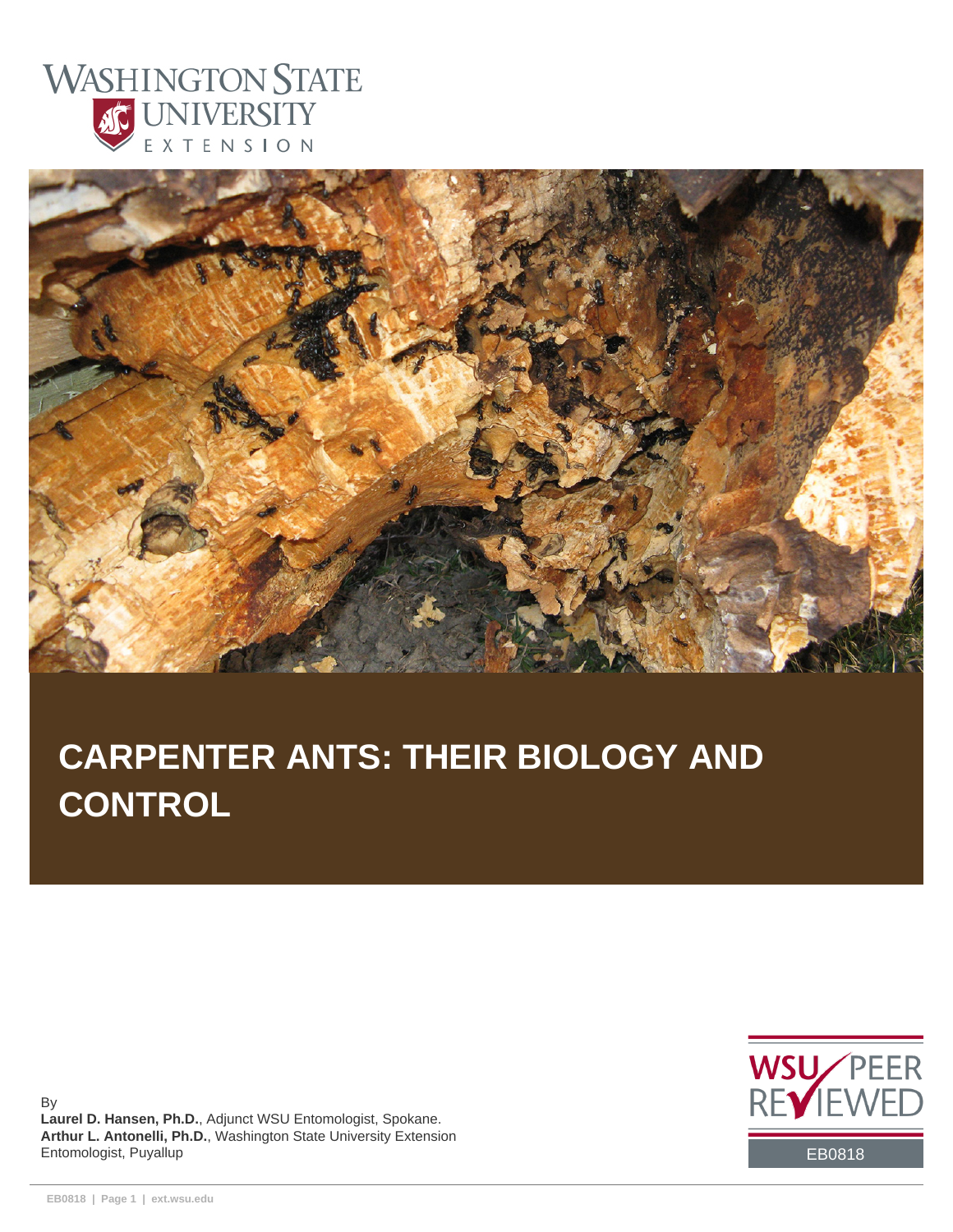## **Carpenter Ants: Their Biology and Control**

#### Structural Damage

Carpenter ants are a problem to humans because of their habit of nesting in houses (Figs. 1, 2). They do not eat wood, but they remove quantities of it to expand their nesting facilities. This can result in damage to buildings and, if the main structural beams are hollowed out, can result in an unsafe condition. Typical damage is shown in Fig. 3.

Most carpenter ant species establish their initial nest in decayed wood, but, once established, the ants extend their tunneling into sound wood and can do considerable damage to a structure. However, this damage occurs over 3 or more years, since the initial colony consists of a single queen. Workers are produced at a slow rate, so that a colony consisting of 200 to 300 workers is at least 2 to 4 years old.

Most problems in Washington caused by carpenter ants are due to *Camponotus modoc* and *C. vicinus*. These species commonly nest in standing trees (living or dead), in stumps, or in logs on the forest floor. Since many houses are being built in forested areas, well established, vigorous colonies are readily available in the immediate vicinity to attack these dwellings. This is especially true when the homeowner insists that the home be built with a minimal removal of trees.

A number of workers from these large "parent" colonies will frequently move into a dwelling as a "satellite" colony. Communication and travel between colonies is maintained, and the satellite colony may contain larvae, pupae, and winged reproductives.



Fig. 1. Activity in a C. modoc colony. The same of the state of the state of the Fig. 3. Typical carpenter ant damage.

Since these colonies are already established, damage to houses can occur in a shorter time and is not limited to decayed wood. Indeed, these ants may become established in houses still under construction. The size of a typical colony ranges from 10,000 to 50,000 workers, and large colonies can have up to l00, 000 workers. Not surprisingly, satellite colonies found in houses frequently contain up to several thousand workers.

The ants usually maintain a trail between the parent and satellite colonies. These trails follow natural contours and lines of least resistance and frequently cut across lawns (Fig. 4). The trails are about 2 cm wide, and the ants keep them clear of vegetation and debris. Traffic on these trails may be noticeable during the day, but peak traffic occurs after sunset and continues throughout the night, sharply decreasing before sunrise.



Fig. 2. C. modoc under insulation in the crawlspace of a house.

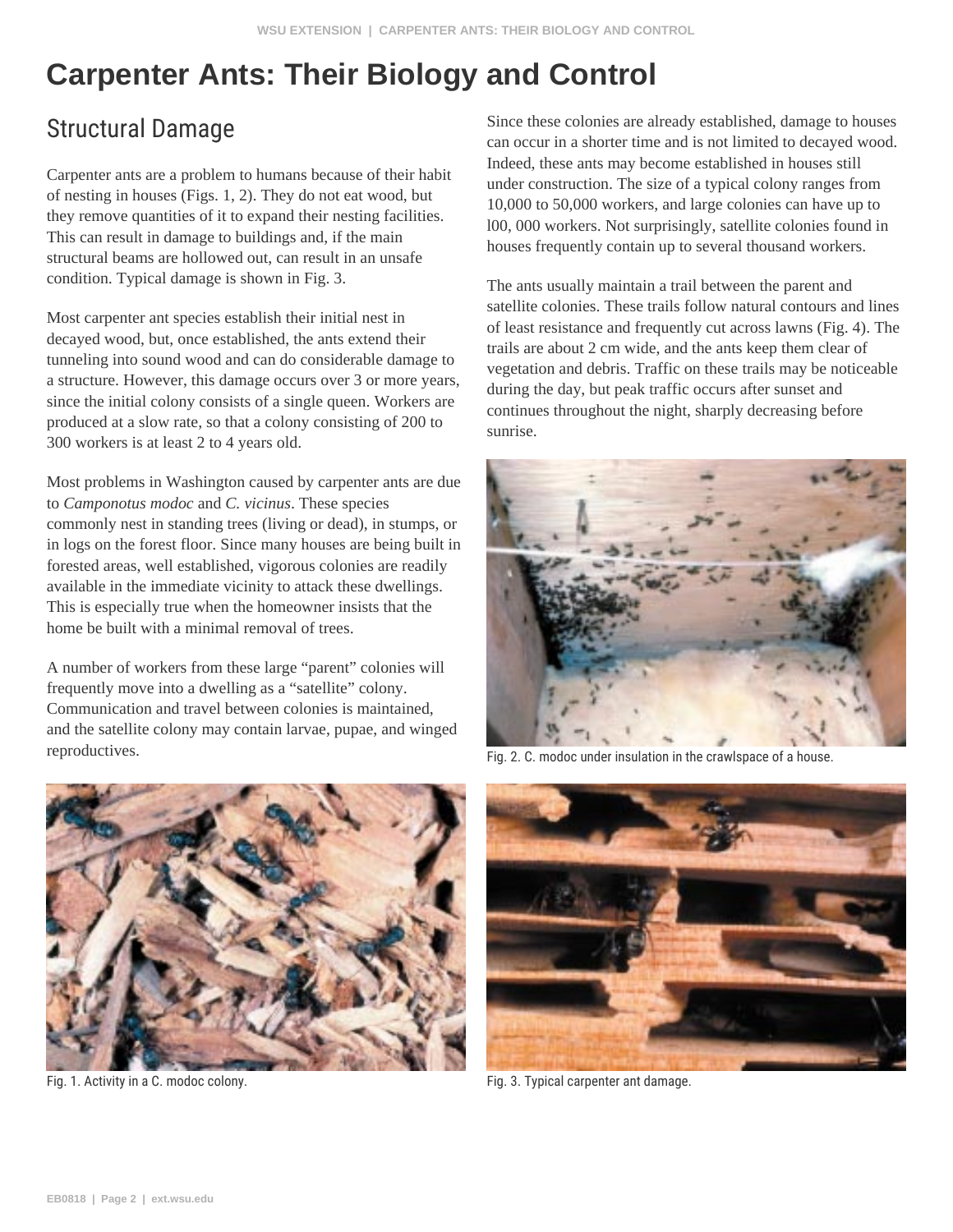

The parent colony is often located in a tree, stump, or in stacked wood within 100 meters of the house (Fig. 5). Wood and stumps buried in the yard when the house was constructed or stumps and decorative wood pieces used to enhance the beauty of a yard or driveway may also be the source of a parent colony.

#### Identification

Carpenter ants, genus *Camponotus,* belong to the subfamily Formicinae, which is characterized by a circular anal orifice (opening) surrounded by a fringe of hairs (hand lens of 20X required, Fig. 6). Carpenter ants are large, having queens 16– 18 mm long (Fig. 8A) and workers varying from 6–13 mm long (Fig. 9A and B). When workers vary in size, they exhibit polymorphism (many sizes). The workers of some ants are monomorphic (one size).

For species identification of carpenter ants, collect the largest workers, called majors, or soldiers. *Camponotus* workers are easily recognized by the thoracic dorsum, which is evenly convex when viewed from the side (Fig. 9). Other ants that may be confused with *Camponotus* have a notch or depression on the thoracic dorsum (Fig. 10).



Fig. 4. Carpenter ant trail in a lawn. Fig. 5. Sawdust excavations from a C. modoc colony in tree.

Color is not a good means of identification, as Washington has several species of carpenter ants that vary in color from all black to red thorax with black gaster (the enlarged part of the abdomen) and head, to a light brown. However, the most common *Camponotus* infesting houses and other structures in Washington is *Camponotus modoc*. This species is black except for reddish colored legs.

## Life History

All ants undergo complex metamorphosis, or change, and pass through the following stages: egg, larva, pupa, adult (Fig. 7). Under normal conditions, the egg to adult sequence takes about 60 days. Nests contain workers (sterile females), a single functional queen (usually), and may also contain winged females and males (Fig. 8A and C), which are produced during the late summer and overwinter in the nest.

During the first warm days of spring—January- June, depending on locality—these reproductive emerge from the nest for their mating flights. After mating the males die. The inseminated queen selects a nest site, usually in a small cavity in a stump, log, under bark, or in the timbers of a house.



Fig. 6. Terminal, circular anal orifice fringed with hairs: lateral view, posterior view.



Fig. 7. Eggs, larvae, and pupa from a carpenter ant nest.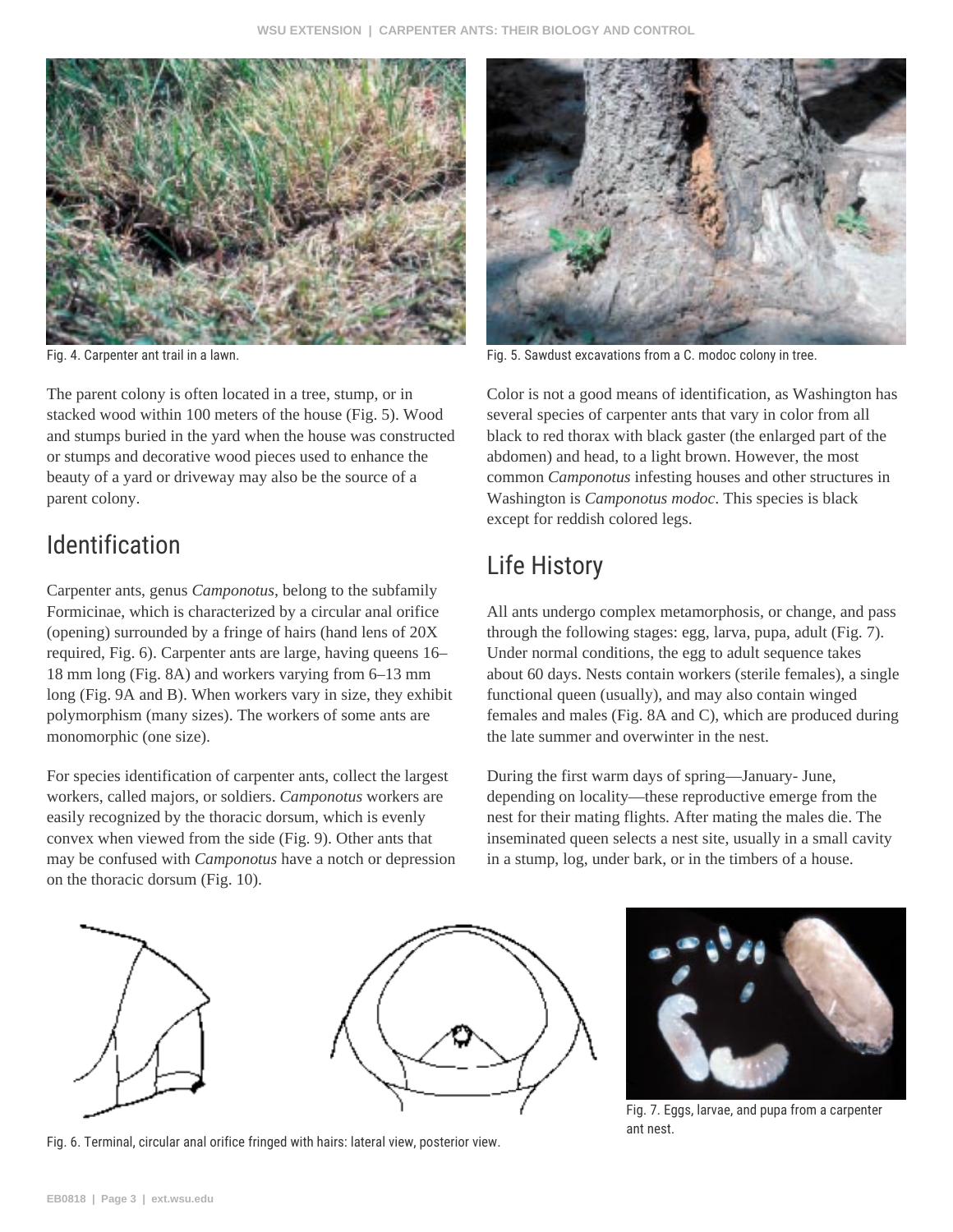

Fig. 8. Reproductives in a carpenter ant colony: A. winged female, B. queen without wings, C. male.



Fig. 9. A. major workers, B. minor worker. Carpenter ant workers have an evenly convex thoracic dorsum.



Fig. 10. Formica sp. (western thatching ant and other formicine ants) showing notched thoracic dorsum.

The queen then breaks off her wings along lines of predetermined weakness (Fig. 8B), and within a few days lays her first eggs. These soon hatch into larvae, which are fed by the queen from reserves within her body. The queen does not leave the nest to forage for food during the entire time she feeds and raises this brood.

At the end of their developmental period, the larvae pupate and eventually emerge as workers. Since these first workers have been fed only on the reserves within the queen's body, they are very small and are called minors or minor workers (Fig. 9). They usually number about 10 to 25. These workers take over the functions of foraging for food, nest excavation, and brood rearing.

The queen's primary function after production of the first brood is to lay eggs. The colony produces successive broods and, since the larvae are fed by foraging workers, the size of the workers increases. Some may be very large and are called majors (Fig. 9). The colony does not produce reproductives (winged males and females) until it is from 6 to 10 years old and contains over 2,000 workers. Dorsal views of all adult forms are shown in Fig. 11.

While a single queen initiates carpenter ant colonies, queens may also initiate colonies in close proximity of each other to create multiple queen colonies. These colonies are probably more successful and grow at a faster rate.

The natural food for these ants consists of insects and other arthropods and sweet exudates from aphids and other insects. They also are attracted to other sweet materials such as decaying fruits.

#### Control

Determine if an infestation of carpenter ants is actually present. Ants may enter houses while foraging, or new queens may enter homes after nuptial flights during spring months. These occasional ants may not actually be causing problems.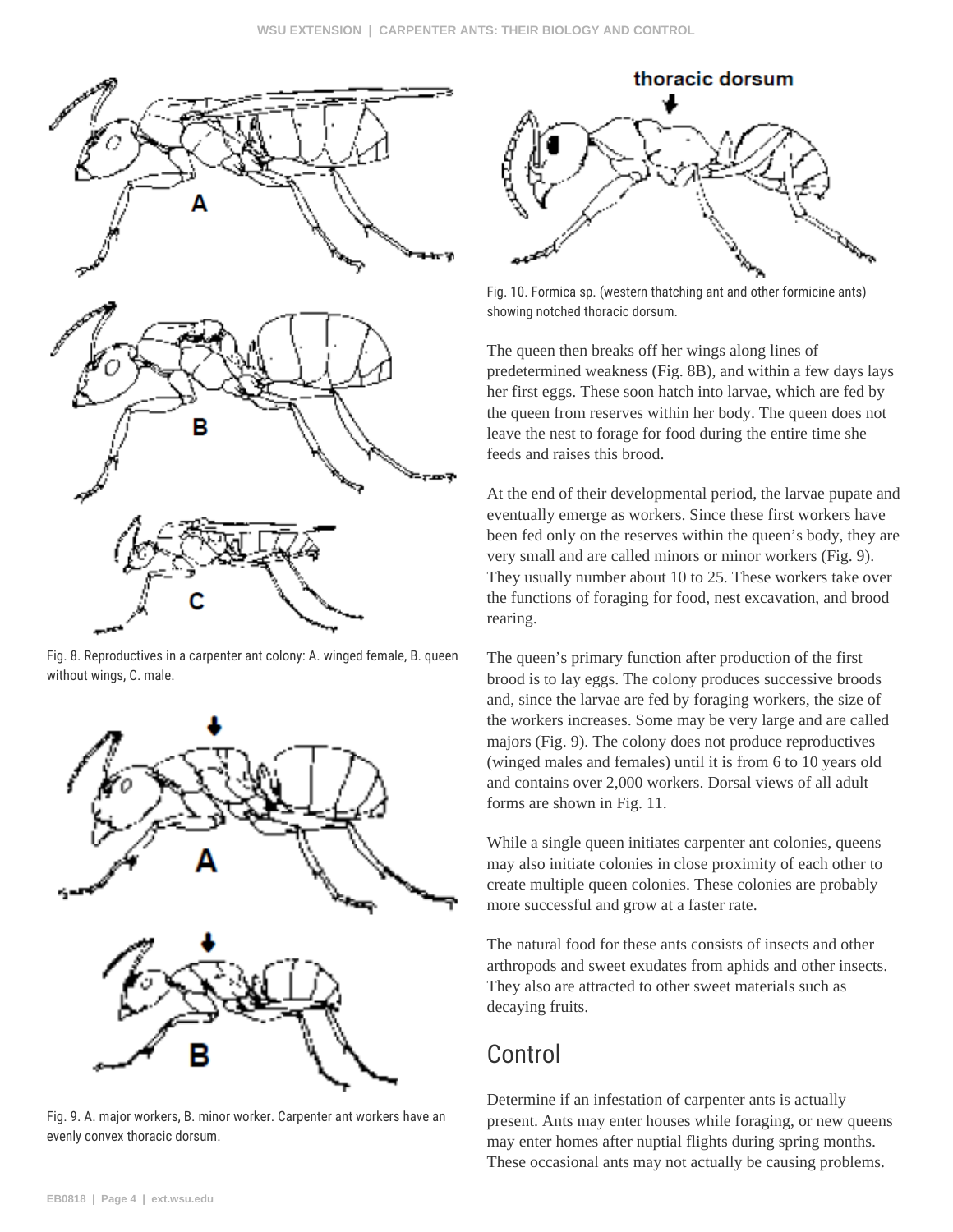

Fig. 11. Dorsal view of the adult stages of the carpenter ant: Top left—Winged female; top right Male; bottom left—Minor worker; bottom middle—Intermediate worker; bottom right— Major worker.

If an infestation is present, locate the nest. This is often difficult but not impossible. The best indication of an infestation is the sawdust that ants excavate from their tunnels. Another indication of an infestation is sound produced by the workers as they excavate wood to enlarge the nest. This sound often can be heard through the infested wall. Another clue is the presence of foraging trails, which are easiest to locate between sunset and sunrise when the ants are most active. These foraging trails lead away from the house to foraging sites, often in trees.

Search the perimeter carefully, especially in the direction of evergreen trees and shrubs, and in the area around them.

Carpenter ants also have a regular network of trails they use in traveling about the house. Most frequently used are the tops of water pipes and electrical wires. These go through floor joists and wall studs, allowing the ants easy access to all parts of the house. Also inspect crawl spaces under the building and attic spaces under insulation for ant activity.

In a house with a crawl space, gently tap all floor joists, etc., with a metal rod, jack-knife, or hammer, and listen for differences in sounds. A nest cavity gives a hollow ring. A knife blade inserted at this point will usually penetrate the wood if it is infested.

Once you find the colony, determine if it is a parent or satellite colony. This may take some searching, but finding a trail leads to a parent colony. The parent colony requires a source of moisture such as wood in contact with soil, damp areas in crawl spaces or in wall voids that may involve leaks in plumbing, gutters, or drainage problems. Ants are also attracted to moist areas in bathrooms and kitchens. Treating the parent colony provides the most effective control.

Chemical treatment consists of direct treatment of the colony or colonies or a perimeter spray against the foundation of the house.

## Cultural Control

Before building a new house in a forested area, the contractor may wish to consult an entomologist or pest control company to determine whether colonies of carpenter ants are located on the property. Colonies should be chemically controlled before construction begins. Do not bury wood, stumps, or logs at the construction site. Remove or burn this wood. Where carpenter ants are common, dust the wall voids of a new structure with boric acid or borates before the walls are sealed. This material will kill the ants if they enter the void, and will provide many years of protection.

Make sure the structure is properly ventilated, especially in crawl spaces and attic areas. Moisture that accumulates in poorly ventilated areas contributes to the growth of wooddecay fungi and makes ideal habitats for establishing carpenter ant colonies. Moisture also may be a problem if wood is in contact with soil. Supports for porches and decks should rest on concrete. Keep soil away from wooden frames around doors and windows and from sill plates. The use of vapor barriers in crawl spaces is strongly encouraged.

Avoid planting vegetation, particularly evergreens, where they will come in contact with the structure. Plantings that touch the house should be pruned so they do not provide a foraging area for the colony or easy access to the structure.

Homeowners also may wish to check areas where the electrical and water lines enter the house. These frequently provide a ready access to the house for the ants. Plugging gaps with plastic caulking material will deter entry by the ants.

Decorative bark, stumps, and driftwood brought into the yard for aesthetic effects frequently harbor colonies of carpenter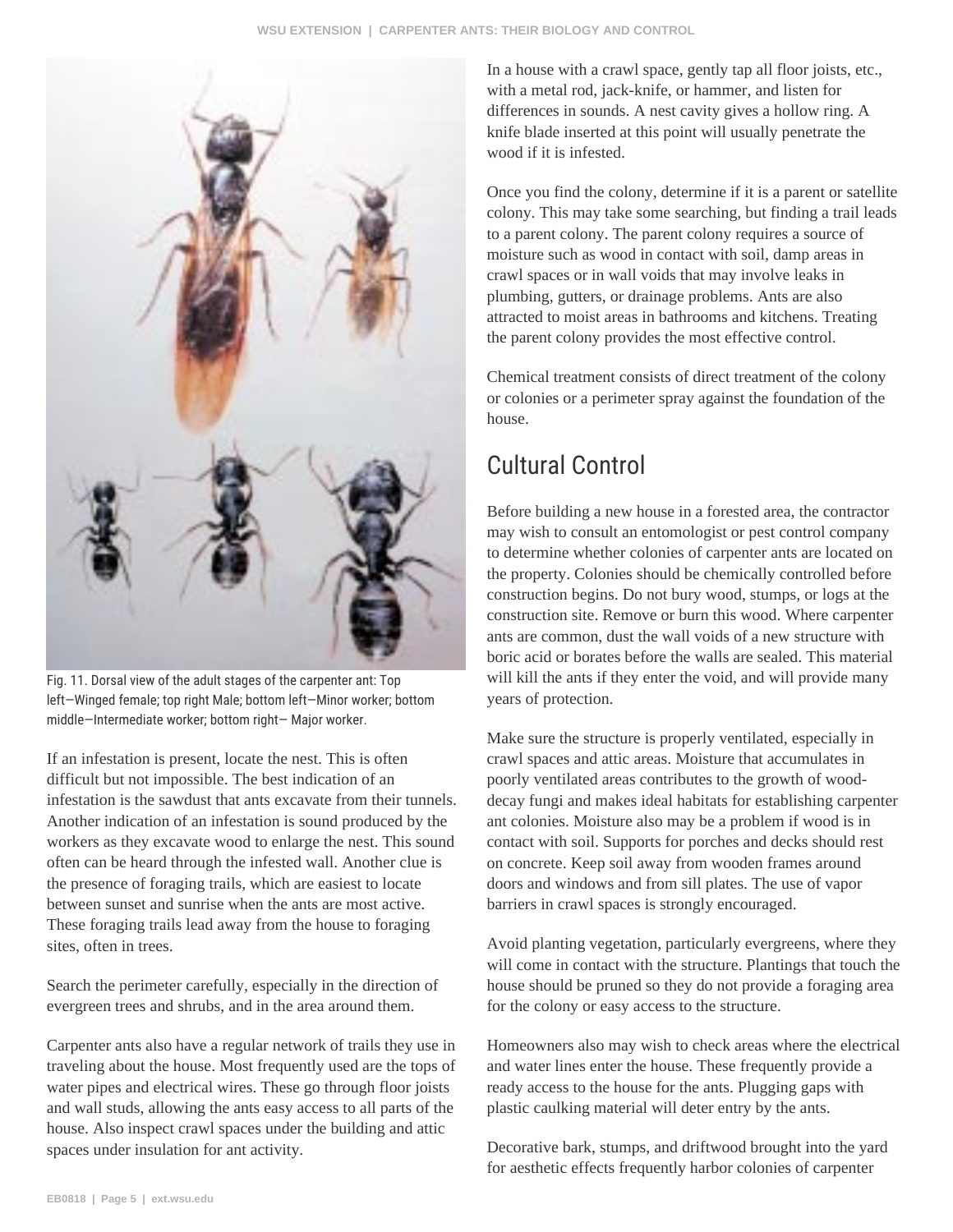ants or are a convenient site for colony establishment. This is also true of firewood (Fig. 12). Store firewood and lumber on concrete blocks away from the sides of buildings. Blocks will allow airflow under the wood.



Fig. 12. C. modoc excavations in woodpile.

### Biological Control

No effective biological control for carpenter ants is known.

#### Chemical Control

In the selection and use of pesticides and formulations for the control of carpenter ants, read and follow all label recommendations. Exercise caution in handling all pesticides and be certain to read the label for both cautionary statements and use procedures.

Dust formulations are very effective against ants, because ants are hairy and the dust adheres to the surface of their bodies. As they clean themselves and feed other ants and larvae, the insecticide is spread rapidly throughout the colony. This formulation is effective only as long as it does not become wet. It is used primarily in wall voids and on ant trails within the house.

Liquid sprays are preferred in the treatment of exterior surfaces such as foundations, foraging trails, and under the lower edge of the siding.

The suggested control procedure should provide effective control of carpenter ants. Another approach is to employ the services of a reputable pest control operator if you have a particularly difficult infestation to locate or eradicate.

### Additional References:

Akre, R. D. and L. D. Hansen. 1990. Management of carpenter ants, *In* R.K. Vander Meer, K. Jaffe, and A. Cedeno, eds., Applied Myrmecology: a World Perspective. pp. 693–700. Boulder: Colo. Westview Press.

Akre, R. D., L. D. Hansen and E. A. Myhre. 1995. My house or yours? The biology of carpenter ants. Am. Entomol. Soc. Am. 41: 221–226.

Hansen, L. D. and R. D., Akre. 1985. Biology of carpenter ants in Washington State (Hymenoptera: Formicidae: *Camponotus* ). Melanderia 43: 1–62.

Hansen, L. D. and R. D. Akre. 1990. Biology of carpenter ants. In R. K. Vander Meer, K. Jaffe, and A. Cedeno, eds., Applied Myrmecology: a World Perspective. pp. 274–280. Boulder: Colo. Westview Press.

Hansen, L. D., and J. H. Klotz. 2005. Carpenter Ants of the United States and Canada. Ithaca, N.Y.: Cornell University Press.

Klotz, J. H. Ants. *In* D. Moreland, ed., Handbook of Pest Control, 9th ed., pp. 634–693. Cleveland, Ohio: Mallis Handbook and Technical Training Company.

Smith, M. R. 1965. House-infesting ants of the eastern United States: their recognition, biology, and economic importance. Agricultural Research Service, U.S. Dept. Agric. Tech. Bull. 1326.

Drawings in Figs. 6, 8, and 9 by Janet D. Reynolds

## Additional WSU Extension Publications on Ants

EB0671, *Identification and Habits of Key Ant Pests of Washington*

EB0929, *Thatching Ants*

EB1382, *Moisture Ants*

EB1550, *Odorous House Ants*

EB1514, *Pharaoh Ants*

Cover image courtesy of Sharon Lilly, International Society of Arboriculture, Bugwood.org